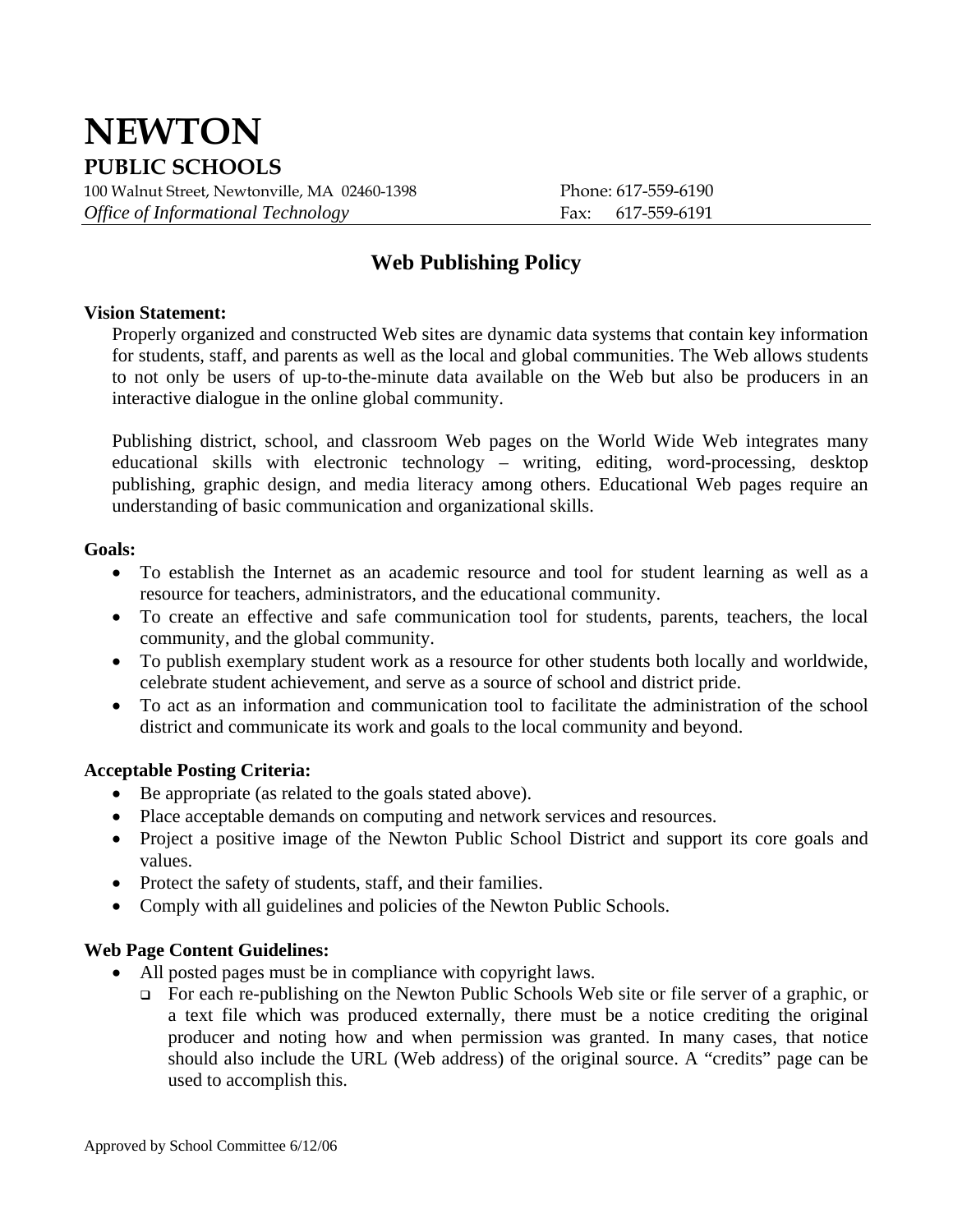- $\Box$  Unless there is a clear statement that art, photos, and text are public domain and available for free use, one should assume that they are copyrighted.
- If an individual wants to include something from another Web page in one of his/her pages, it should be linked to rather than copied.
- All Web pages must be in compliance with District policies.
	- All Web pages created by students and student organizations on the district's computer system will be subject to treatment as district-sponsored publications. Accordingly, the district reserves the right to exercise editorial control over such publications.
- All academic Web pages must reflect a direct relationship to identified learning targets.
- Student and family privacy must be protected. Posted Web pages should not reveal home addresses, home phone, e-mail addresses, other family details, or personal information.
- Photographs of students must be unidentifiable. This means that students must be photographed from behind or their faces digitally altered so they are not recognizable. Names of students must not be placed with the photographs.
- Complete names of students cannot be used on school Web sites. Only student's first names and the first initial of the last name if there are two students with the same first name are permitted to identify student work.
- If replies to published student work are appropriate, the sponsoring teacher's E-mail address should be displayed, not the student's.
- Personal home pages are not provided for individual students or teachers.
- School Web pages may not contain acknowledgements of commercial partnerships or sponsorships without specific written permission obtained from the Director of Information Technology.
- All external links must be in support of education and educational resources consistent with the direct mission, goals, and objectives of the District. These external links must be checked regularly to insure that they are active and appropriate. Externally linked sites are not under the control of the Newton Public Schools; and the Newton Public Schools is not responsible for the contents of any linked site or any link contained in a linked site, or any changes or updates to such sites. The district provides links only as a convenience, and the inclusion of any link does not imply endorsement of the site by the district.

# **Web Page Technical Guidelines:**

- Web pages requiring excessive system resources or network bandwidth or that hamper the efficient operation of the NPS Web site will be shut down unless the District Web Facilitator has given prior approval.
- All NPS Web pages must exist on the NPS server unless permission has been given by the Director of Information Technology for them to reside elsewhere.
- All Web pages are subject to review and approval by the building principal or his/her designee.
- Each Web page linked from the District Web site must contain certain elements to provide consistency for all district Web pages.
	- $\Box$  The bottom of a Web site page must contain the date of the last update, the name of the person(s) responsible for the page or update, and a copyright notice. It will be that person's responsibility to keep the Web page current (to delete information no longer relevant, dates that have passed, or links that no longer work).
		- $\triangleright$  Example: Copyright Notice: No portion of this page may be copied without permission of the Newton Public Schools. Contact Nancy Jones, Teacher, [E-mail](mailto:marc_richmond@newton.mec.edu)  [address](mailto:marc_richmond@newton.mec.edu), school name and address, phone number.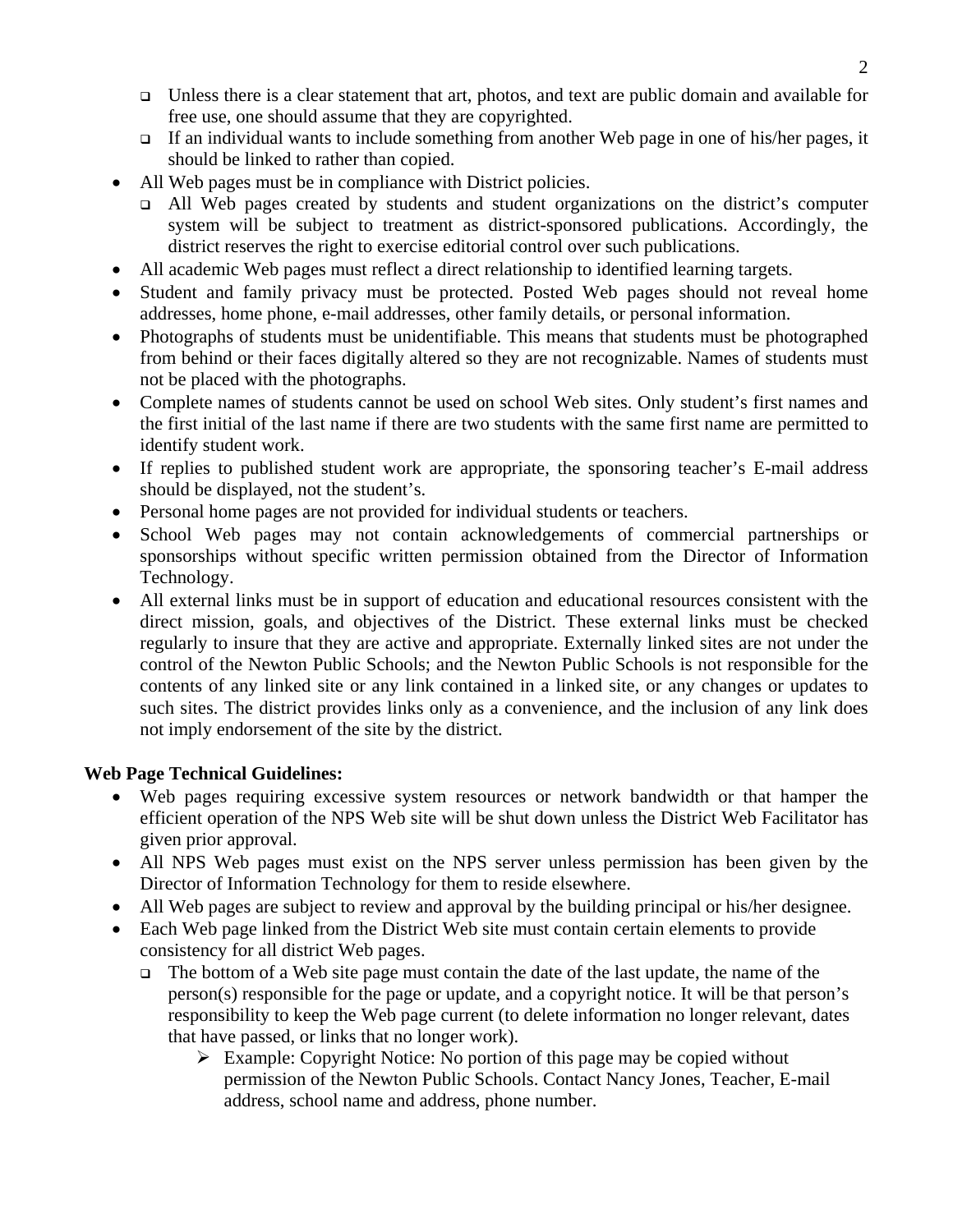- The bottom of a Web page must contain an E-mail address link for the creator of the Web page as well as a link that returns the user to the appropriate point(s) in the District's Web site. Web pages may not contain student E-mail address links; students should use the sponsoring faculty member's E-mail address, and the E-mails should be forwarded to the student after the sponsoring teacher has reviewed them.
- $\Box$  All Web pages must be given names that clearly identify them. The names of all documents shall coincide with current district naming practices and structures. (For assistance, please contact the District Web Facilitator.)
- **Users must exhibit care when creating Web pages with extensive tiled backgrounds or large** graphics. Such files require extensive downloading time, are frustrating for users, slow down the file servers, and, therefore, should be avoided.
- Any graphics, sounds, or video used on Web pages must conform to the format currently used or approved by the district. Please contact the District Web Facilitator with any questions.
- A sponsoring faculty member, who is publishing a Web page for herself/himself, or for a student, will edit and test the pages for accuracy of links and check for compliance with the standards outlined in this policy document.
- $\Box$  Web pages should not contain links to other Web pages not yet completed. (No "under construction" pages.)
- All linked pages must comply with the guidelines and policies of the Newton Public Schools.
- $\Box$  Links must be checked on a regular basis, and if the links no longer make the appropriate connections, they must be updated or removed.
- All pages, which are linked, must bear the name of the "owner" of the link. Linked text should indicate the actual destination of the link rather than reading "home."
- $\Box$  Materials published on the Web should be accessible to people with disabilities.

# **Review and Approval**

- School Web pages and all postings made to the school Web pages are subject to review and approval by the school principal or his/her designee. The District Web Facilitator is available as a resource to assist the principal with questions regarding this responsibility.
- District Web pages may not be posted to the server without District Web Facilitator approval.
- School and teacher Web pages are subject to review and approval by the school principal.
- Inclusion in the Newton Public Schools Web site is a privilege granted contingent upon the user complying with all district policies and regulations.
- The district reserves the right to remove any files that exist on the server at any time.

# **Web Page Maintenance**

- Maintenance of the entire district Web site will be the responsibility of the District Web Facilitator.
- Maintenance of individual pages will be the responsibility of the creator, and he/she will update the information on the Web page(s) periodically.
- Building principals will be responsible for proof reading the information on their building's Web pages, ensuring its accuracy, and ensuring that it is updated periodically.

# **Ownership and Retention**

• All Web pages on the District's server(s) are the property of the Newton Public Schools.